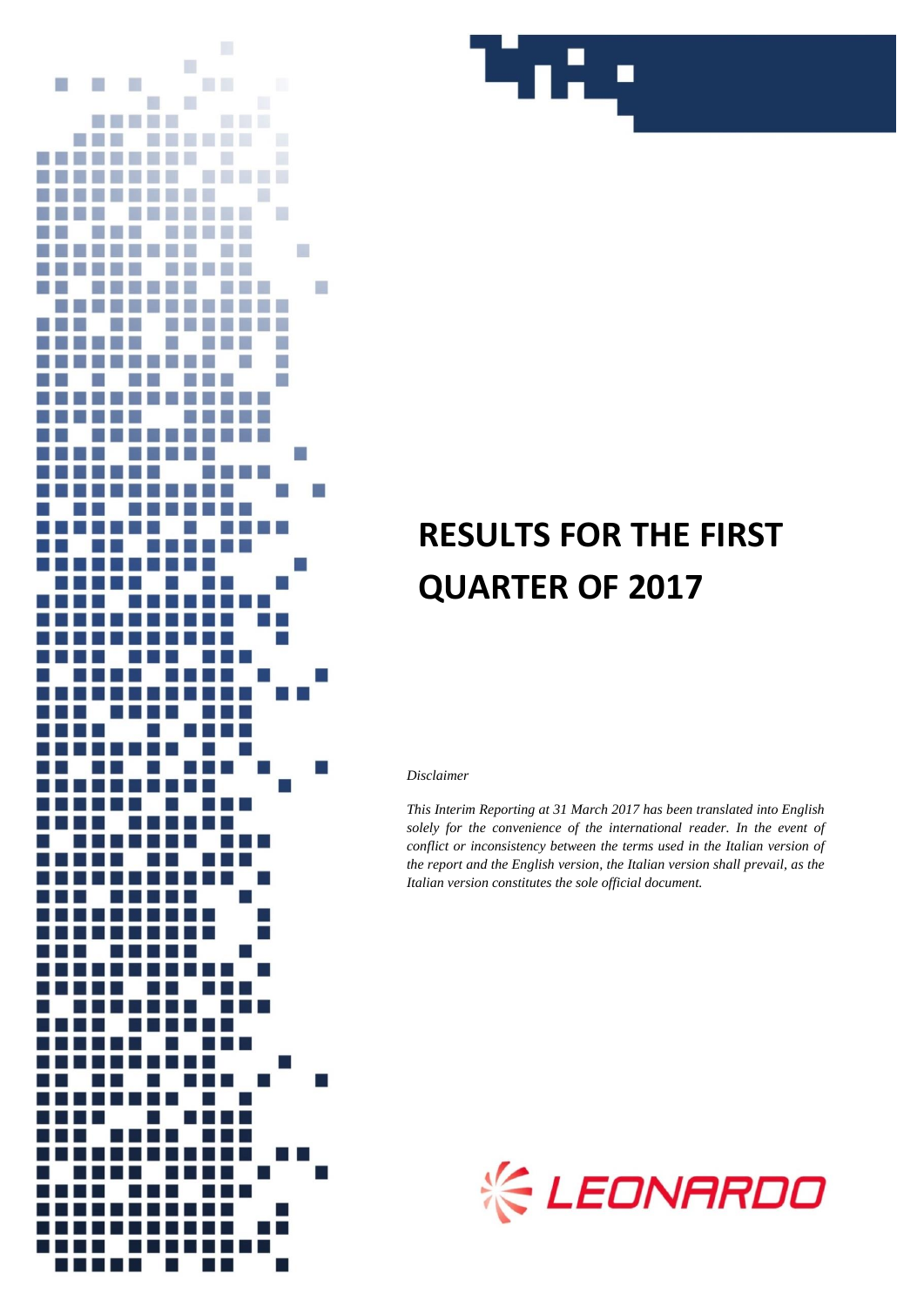# **CONTENTS**

| $\bullet$ |                  |                                                                                                      |
|-----------|------------------|------------------------------------------------------------------------------------------------------|
|           |                  |                                                                                                      |
|           | $\mathcal{I}$ .  |                                                                                                      |
|           | $\overline{2}$ . |                                                                                                      |
|           | $\mathcal{E}$    |                                                                                                      |
|           |                  |                                                                                                      |
|           |                  |                                                                                                      |
|           |                  | Declaration of the officer in charge of financial reporting pursuant to Art. 154-bis, paragraph 2 of |
|           |                  |                                                                                                      |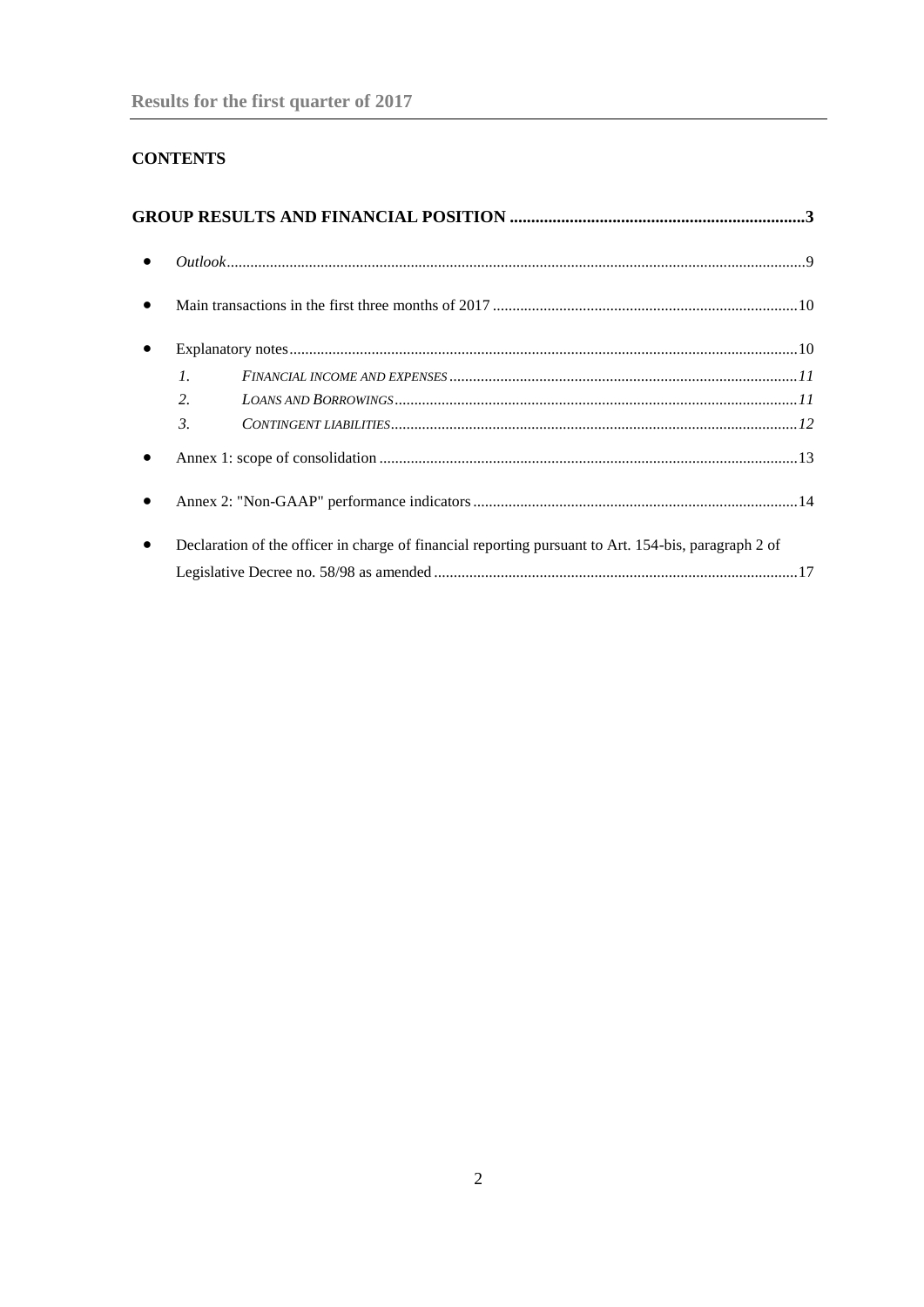# **Group results and financial position**

<span id="page-2-0"></span>

|                                              | March 2017 | <b>March 2016</b> | <b>Change</b> | 2016   |
|----------------------------------------------|------------|-------------------|---------------|--------|
| New orders                                   | 2,647      | 2,564             | 3.2%          | 19,951 |
| Order backlog                                | 34,832     | 27,863            | 25.0%         | 34,798 |
| Revenue                                      | 2,476      | 2,536             | $(2.4\%)$     | 12,002 |
| <b>EBITDA</b>                                | 330        | 326               | 1.2%          | 1,907  |
| <b>EBITDA</b> Margin                         | 13.3%      | 12.9%             | $0.4$ p.p.    | 15.9%  |
| <b>EBITA</b>                                 | 187        | 164               | 14.0%         | 1,252  |
| <b>ROS</b>                                   | 7.6%       | 6.5%              | 1.1 p.p.      | 10.4%  |
| <b>EBIT</b>                                  | 155        | 134               | 15.7%         | 982    |
| <b>EBIT</b> Margin                           | 6.3%       | 5.3%              | 1.0 p.p.      | 8.2%   |
| Net Result before extraordinary transactions | 78         | 56                | 39.3%         | 545    |
| Net result                                   | 78         | 64                | 21.9%         | 507    |
| Group Net Debt                               | 3,254      | 4,212             | (22.7%)       | 2,845  |
| <b>FOCF</b>                                  | (427)      | (876)             | 51.3%         | 706    |
| ROI                                          | 10.0%      | 8.2%              | 1.8 p.p.      | 16.9%  |
| <b>ROE</b>                                   | 7.1%       | 5.3%              | 1.8 p.p.      | 12.6%  |
| Workforce                                    | 45,407     | 46.756            | $(2.9\%)$     | 45,631 |

*Key performance indicators ("KPI")*

*Please refer to Annex 2 "Non-GAAP performance indicators" for definitions.*

The first three months of 2017 confirm the steady progress achieved by Leonardo over the recent years from the point of view of both commercial and business and financial performance. In particular, the analysis of the first three months of 2017 highlights the following:

- new orders were up compared to the first quarter of 2016 (+3%), amounting to about  $\epsilon$ bil. 2.6, and an improvement of the book-to-bill ratio which went from 1 to 1.1;
- a significant increase in the operating profitability with ROS increasing from 6.5% to 7.6% and EBIT margin rising from 5.3% to 6.3% especially thanks to the Electronics, Defence & Security Systems sector;
- a sharp increase in the net profit from 31 March 2016, up by 39% at the level of the net result before extraordinary transactions and by 22% at an overall level;
- the net improvement of the cash-flow for the period, albeit negative in line with the seasonality of the period, entailed a reduced absorption of cash of above 50% in comparison with the first quarter of 2016, thanks to the collection of the second advance payment on the EFA Kuwait contract;
- the improvement of the Group Net Debt (-23%) compared to 31 March 2016 thanks to a positive cash performance in 2016.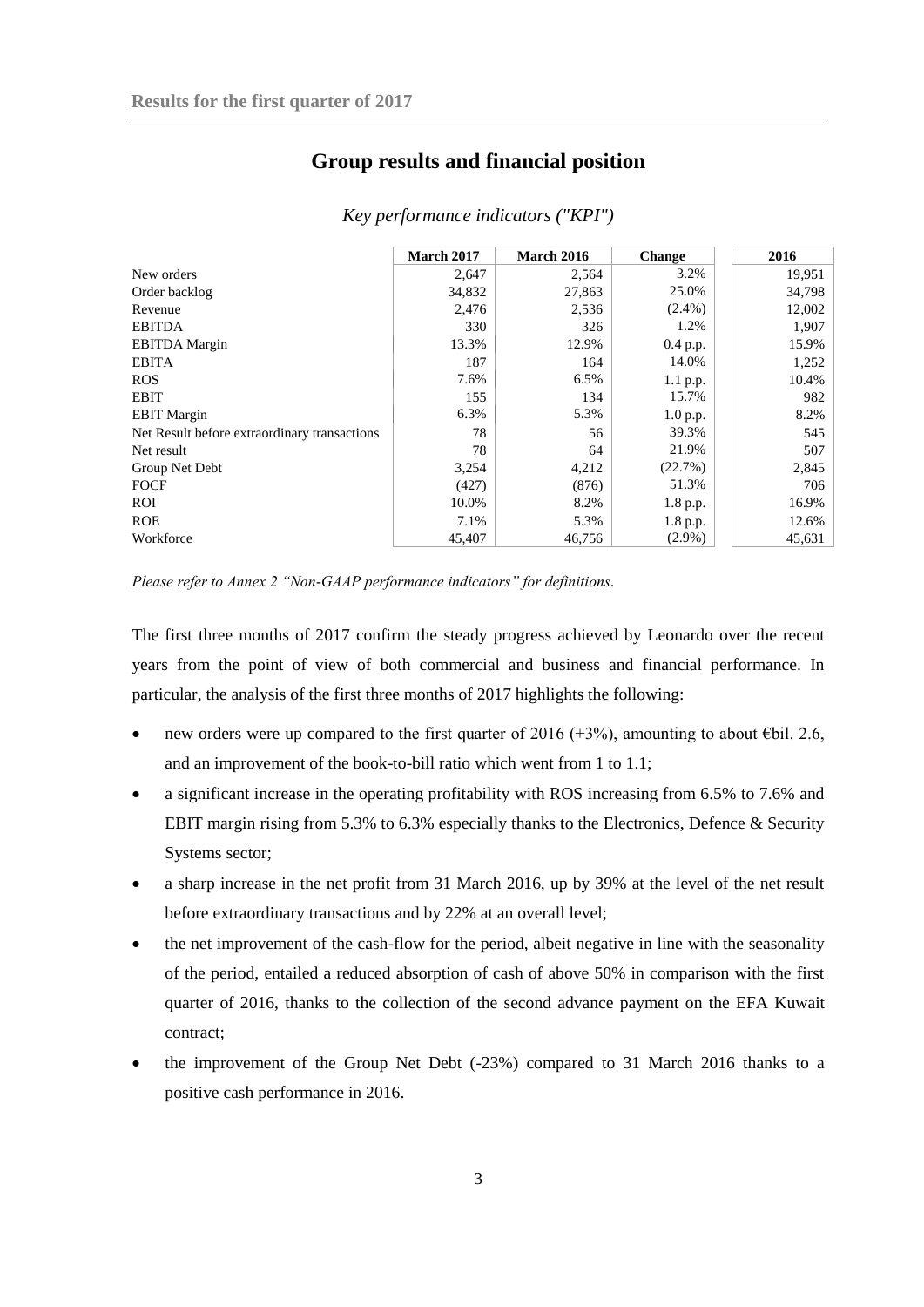The primary changes that marked the Group's performance compared with that of the same period of the previous year are described below. A more thorough analysis can be found in the section covering the trends in each business segment.

|                                 | <b>31 March 2017</b>     |              |                 |              |            |                          |               |
|---------------------------------|--------------------------|--------------|-----------------|--------------|------------|--------------------------|---------------|
|                                 | <b>New</b>               | <b>Order</b> | <b>Revenues</b> | <b>EBITA</b> | <b>ROS</b> | <b>EBITDA</b>            | <b>EBITDA</b> |
|                                 | orders                   | backlog      |                 |              |            |                          | <b>Margin</b> |
| Helicopters                     | 459                      | 10.247       | 711             | 73           | 10.3%      | 90                       | 12.7%         |
| Electronics, Defence & Security | 1,039                    | 11,690       | 1,146           | 84           | 7.3%       | 115                      | 10.0%         |
| <b>Systems</b>                  |                          |              |                 |              |            |                          |               |
| Aeronautics                     | 1.237                    | 13.711       | 656             | 46           | 7.0%       | 130                      | 19.8%         |
| <b>Space</b>                    | $\overline{\phantom{0}}$ |              | -               | 8            | n.a.       | 8                        | n.a.          |
| Other activities                | 25                       | 167          | 79              | (24)         | $(30.4\%)$ | (13)                     | $(16.5\%)$    |
| Eliminations                    | (113)                    | (983)        | (116)           |              | n.a.       | $\overline{\phantom{a}}$ | n.a.          |
| <b>Total</b>                    | 2,647                    | 34,832       | 2,476           | 187          | $7.6\%$    | 330                      | 13.3%         |

|                                                   | <b>31 March 2016</b>     |                                                      |                 |                |            |                          |                                |
|---------------------------------------------------|--------------------------|------------------------------------------------------|-----------------|----------------|------------|--------------------------|--------------------------------|
|                                                   | <b>New</b><br>orders     | <b>Order</b><br>backlog at<br><b>31 Dec.</b><br>2016 | <b>Revenues</b> | <b>EBITA</b>   | <b>ROS</b> | <b>EBITDA</b>            | <b>EBITDA</b><br><b>Margin</b> |
| Helicopters                                       | 384                      | 10,622                                               | 810             | 83             | 10.2%      | 103                      | 12.7%                          |
| Electronics, Defence & Security<br><b>Systems</b> | 1,217                    | 11,840                                               | 1,134           | 56             | 4.9%       | 117                      | 10.3%                          |
| Aeronautics                                       | 993                      | 13.107                                               | 638             | 41             | 6.4%       | 108                      | 16.9%                          |
| Space                                             | $\overline{\phantom{a}}$ |                                                      | -               | $\overline{4}$ | n.a.       | 4                        | n.a.                           |
| Other activities                                  | 6                        | 174                                                  | 67              | (20)           | $(29.9\%)$ | (6)                      | $(9.0\%)$                      |
| <i>Eliminations</i>                               | (36)                     | (945)                                                | (113)           |                | n.a.       | $\overline{\phantom{a}}$ | n.a.                           |
| <b>Total</b>                                      | 2,564                    | 34,798                                               | 2,536           | 164            | 6.5%       | 326                      | $12.9\%$                       |

|                                                   |            |              |                 | Change %     |              |               |               |
|---------------------------------------------------|------------|--------------|-----------------|--------------|--------------|---------------|---------------|
|                                                   | <b>New</b> | <b>Order</b> | <b>Revenues</b> | <b>EBITA</b> | <b>ROS</b>   | <b>EBITDA</b> | <b>EBITDA</b> |
|                                                   | orders     | backlog      |                 |              |              |               | <b>Margin</b> |
| Helicopters                                       | 19.5%      | $(3.5\%)$    | $(12.2\%)$      | $(12.0\%)$   | $0.1$ p.p.   | $(12.6\%)$    | 0.0 p.p.      |
| Electronics, Defence & Security<br><b>Systems</b> | $(14.6\%)$ | $(1.3\%)$    | 1.1%            | 50.0%        | 2.4 p.p.     | $(1.7\%)$     | $(0.3)$ p.p.  |
| Aeronautics                                       | 24.6%      | 4.6%         | 2.8%            | 12.2%        | 0.6 p.p.     | 20.4%         | 2.9 p.p.      |
| <b>Space</b>                                      | n.a.       | n.a.         | n.a.            | 100.0%       | n.a.         | 100.0%        | n.a.          |
| Other activities                                  | 316.7%     | $(4.0\%)$    | 17.9%           | $(20.0\%)$   | $(0.5)$ p.p. | (116.7%)      | $(7.5)$ p.p.  |
| <i>Eliminations</i>                               | n.a.       | n.a.         | n.a.            | n.a.         | n.a.         | n.a.          | n.a.          |
| <b>Total</b>                                      | $3.2\%$    | $0.1\%$      | $(2.4\%)$       | 14.0%        | $1.1$ p.p.   | $1.2\%$       | $0.4$ p.p.    |

# *Commercial performance*

**New orders** acquired in the first three months of 2017 highlight a growth especially attributable to *Aeronautics* (+ 25%)*,* which took advantage of new orders for the support services for the EFA aircraft in the *Aircraft* division and the B787 and ATR programmes in the *Aerostructures*. Worth noting is the progress made in the *Helicopters* division compared to the very negative figure posted in 2016 (+20%), despite a context still characterised by uncertainties and difficulties in certain reference markets, as against a drop recorded by the *Electronics, Defence & Security Systems*.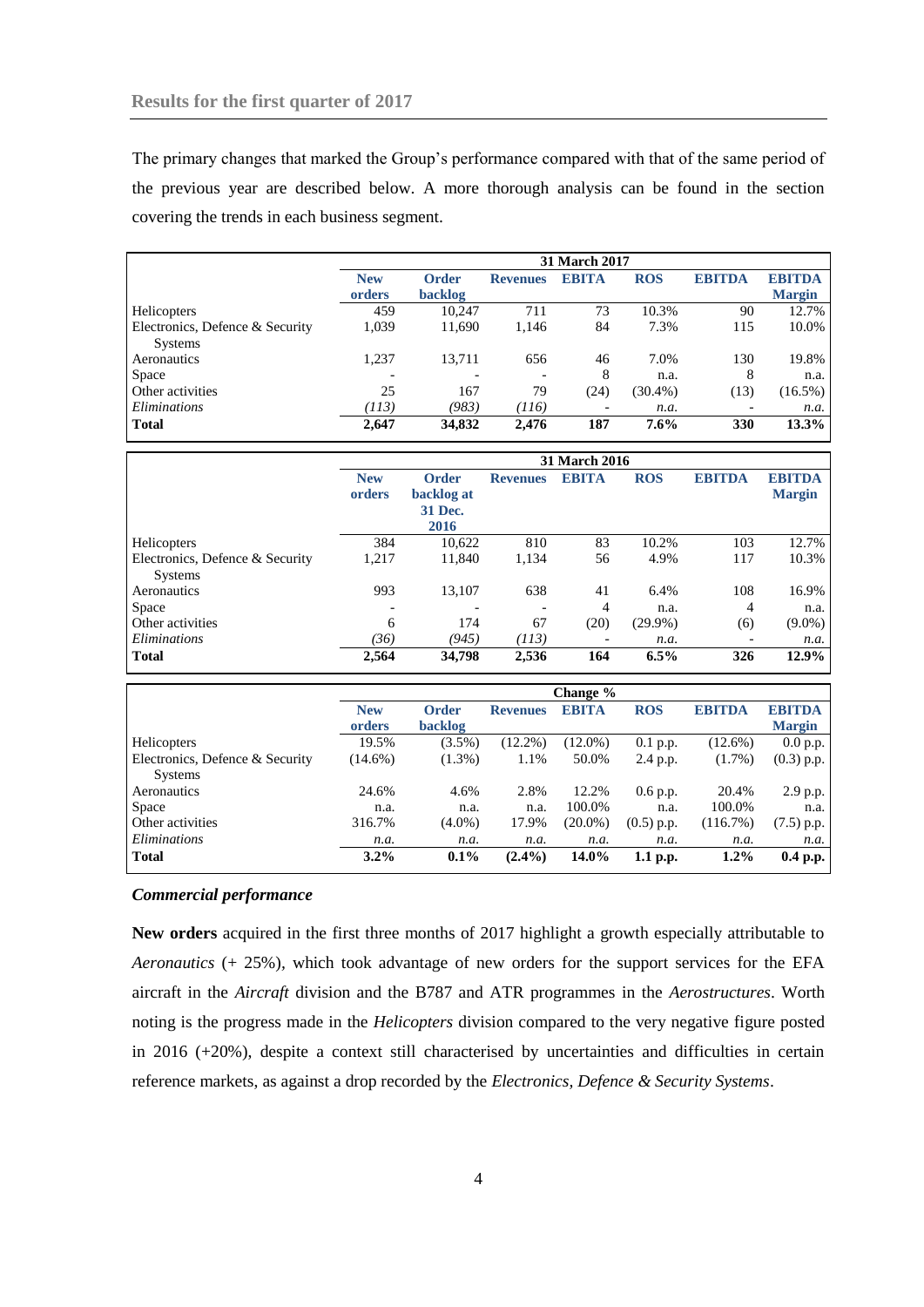The book-to-bill ratio is equal to 1.1, an increase from the first quarter of 2016 when it was equal to 1. The order backlog, considered in terms of its workability, ensures about three years of production for the Group.

\* \* \* \* \* \* \* \*

#### *Business performance*

|                                                                                 | For the Three months |               | $\frac{0}{0}$    |               |
|---------------------------------------------------------------------------------|----------------------|---------------|------------------|---------------|
|                                                                                 | ended 31 March       | <b>Change</b> |                  |               |
| $(\epsilon$ millions)                                                           | 2017                 | 2016          |                  | <b>Change</b> |
| Revenues                                                                        | 2,476                | 2,536         | (60)             | $(2.4\%)$     |
| Purchases and personnel expenses                                                | (2,158)              | (2,253)       |                  |               |
| Other net operating income/(expenses)                                           | (4)                  | 36            |                  |               |
| Equity-accounted strategic JVs                                                  | 16                   | 7             |                  |               |
| <b>EBITDA</b>                                                                   | 330                  | 326           | $\boldsymbol{4}$ | $1.2\%$       |
| <b>EBITDA</b> Margin                                                            | 13.3%                | 12.9%         | 0.4 p.p.         |               |
| Amortisation, depreciation and impairment losses                                | (143)                | (162)         |                  |               |
| <b>EBITA</b>                                                                    | 187                  | 164           | 23               | $14.0\%$      |
| <b>ROS</b>                                                                      | 7.6%                 | 6.5%          | $1.1$ p.p.       |               |
| Restructuring costs                                                             | (7)                  | (6)           |                  |               |
| Amortisation of intangible assets acquired as part of<br>business combinations  | (25)                 | (24)          |                  |               |
| <b>EBIT</b>                                                                     | 155                  | 134           | 21               | 15.7%         |
| <b>EBIT</b> Margin                                                              | 6.3%                 | 5.3%          | 1.0 p.p.         |               |
| Net financial income/(expenses)                                                 | (68)                 | (71)          |                  |               |
| Income taxes                                                                    | (9)                  | (7)           |                  |               |
| <b>Net Result before extraordinary transactions</b>                             | 78                   | 56            | $\bf{22}$        | 39.3%         |
| Net result related to discontinued operations and<br>extraordinary transactions |                      | 8             |                  |               |
| Net profit/(loss) for the period attributable to:                               | 78                   | 64            | 14               | 21.9%         |
| - owners of the parent                                                          | 78                   | 64            |                  |               |
| - non-controlling interests                                                     |                      |               |                  |               |

**Revenues** decreased over the corresponding period of 2016 by €mil. 60, mainly attributable to the reduction of volumes in *Helicopters*, in addition to the negative effect from the GBP to EUR exchange rate fluctuations. The profitability indicators showed an improvement supported by the results recorded in the sectors of *Aeronautics* and *Electronics* in particular, which more than offset the drop in the *Helicopters* sector due to the abovementioned lower volumes, with an **EBITA** and **EBIT** considerably higher (+ 14% and + 16% respectively, with an increase in ROS and the EBIT Margin up by 1.1 p.p. and 1 p.p., respectively).

The **Net Result Before Extraordinary Transactions** shows a marked improvement (€mil. 78 compared with €mil. 56 in the first three months of 2016), due to the mentioned rise in EBIT. The **Net Result** for the period is equal to the net result before extraordinary transactions on account of the absence of extraordinary transactions. On the contrary, the first quarter of 2016 benefitted from the capital gain from the disposal of Fata ( $\epsilon$ mil. 8).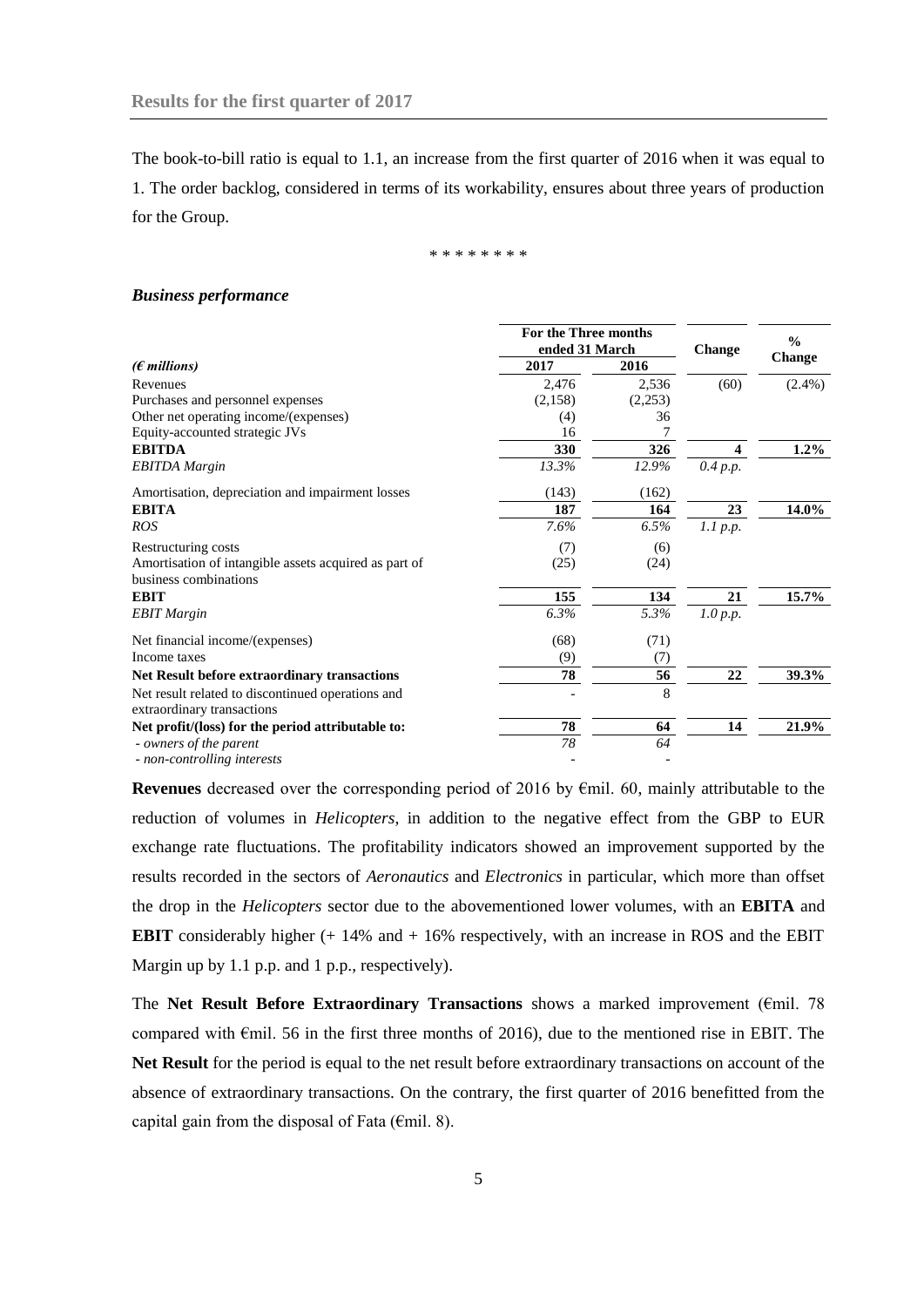#### \* \* \* \* \* \* \*

# *Financial performance*

|                                                      | For the Three<br>months ended 31<br>March |       | <b>Change</b> | % Change |  |
|------------------------------------------------------|-------------------------------------------|-------|---------------|----------|--|
| ( $\epsilon$ millions)                               | 2017                                      | 2016  |               |          |  |
| Cash flows used in operating activities              | (449)                                     | (936) |               |          |  |
| Dividends received                                   | 174                                       | 177   |               |          |  |
| Cash flows from ordinary investing activities        | (152)                                     | (117) |               |          |  |
| <b>Free Operating Cash Flow (FOCF)</b>               | (427)                                     | (876) | 449           | 51.3%    |  |
| Strategic transactions                               | (43)                                      |       |               |          |  |
| Change in other investing activities                 |                                           | (5)   |               |          |  |
| Net change in loans and borrowings                   | 59                                        | 12    |               |          |  |
| Net increase (decrease) in cash and cash equivalents | (410)                                     | (869) |               |          |  |
| Cash and cash equivalents at 1 January               | 2.167                                     | 1.771 |               |          |  |
| Exchange rate differences and other changes          | (5)                                       | (18)  |               |          |  |
| Cash and cash equivalents at 31 March                | 1.752                                     | 884   |               |          |  |

The cash flow performance showed a considerable improvement compared to the first three months of 2016, also as a result of the cash-in of the second advance payment on the EFA Kuwait contract. **FOCF** was negative, overall, in the amount of  $\epsilon$ mil. 427, but considerably improved against the corresponding figure of the previous period  $(+ 51.3\%)$ , though confirming the usual trend in the first part of the financial year in which the Group reports considerable cash absorptions. The **Group Net Debt** shows an improvement of 23% as against 31 March 2016. Compared to 31 December 2016, there were the following changes, which were affected by the usual cash absorption characterising the first months of the financial year and by the cash-out for the acquisition of additional shares in Avio:

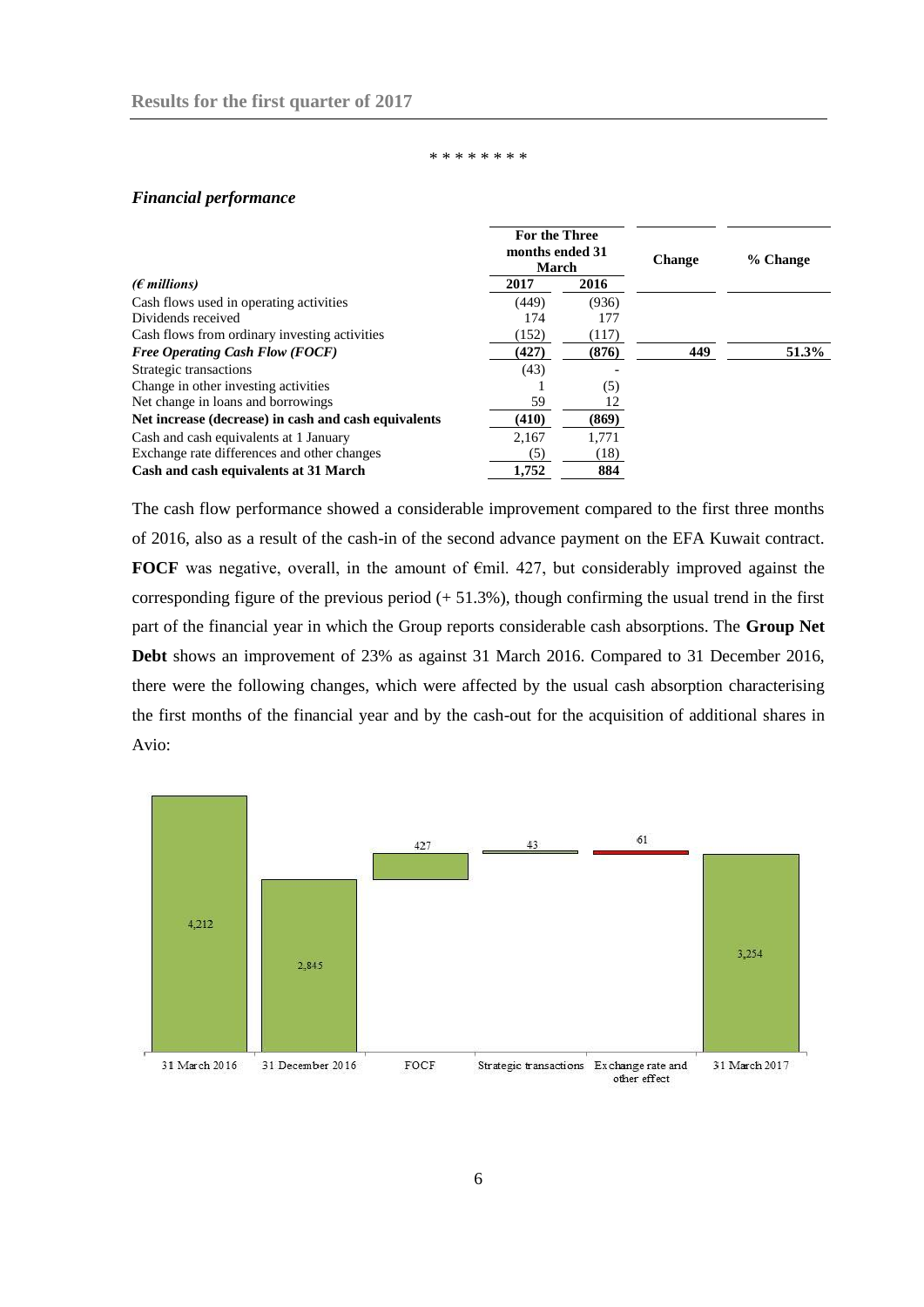**Net capital invested** rose compared with the figure for 31 December 2016 due to the increase in net working capital, resulting from the seasonal fluctuation in cash flows, vis-à-vis capital assets substantially unchanged.

|                                                  | <b>31 March 2017</b> | 31 December 2016 | <b>31 March 2016</b> |
|--------------------------------------------------|----------------------|------------------|----------------------|
| ( $\epsilon$ millions)                           |                      |                  |                      |
| Non-current assets                               | 11,852               | 12,119           | 12,051               |
| Non-current liabilities                          | (3,178)              | (3,373)          | (3, 438)             |
| <b>Capital assets</b>                            | 8,674                | 8,746            | 8,613                |
| Inventories                                      | 4,179                | 4,014            | 4,433                |
| Trade receivables                                | 6,472                | 5,965            | 6,635                |
| Trade payables                                   | (9,874)              | (9,295)          | (9, 544)             |
| <b>Working capital</b>                           | 777                  | 684              | 1,524                |
| Provisions for short-term risks and charges      | (763)                | (792)            | (708)                |
| Other net current assets (liabilities)           | (996)                | (1, 434)         | (1,048)              |
| Net working capital                              | (982)                | (1, 542)         | (232)                |
| Net invested capital                             | 7,692                | 7,204            | 8,381                |
| Equity attributable to the Owners of the Parent  | 4,437                | 4,357            | 4,163                |
| Equity attributable to non-controlling interests | 15                   | 16               | 19                   |
| <b>Equity</b>                                    | 4,452                | 4,373            | 4,182                |
| <b>Group Net Debt</b>                            | 3,254                | 2,845            | 4,212                |
| Net (assets)/liabilities held for sale           | (14)                 | (14)             | (13)                 |

\* \* \* \* \* \* \* \* \* \*

Below are the key performance indicators by sector:

## **Helicopters**

Even in a background that is still characterised by uncertainties and difficulties of some target markets, new orders for the first quarter increased compared to the same period of the prior year. Financial results were affected by slowdowns in the production progress, albeit confirming a doubledigit profitability.

New orders. The increase was mainly due to higher new orders for government entities, in particular referred to AW139 helicopters.

Revenues. These showed a decline attributable to a slower recovery of production than expected on certain product lines, especially for the civil market and to the completion of some programmes on the AW159/Lynx lines, in addition to a negative exchange rate effect for those companies with a currency other than the Euro.

EBITA. The reduction was substantially due to the effect of lower revenues with a profitability that is unchanged compared to 2016.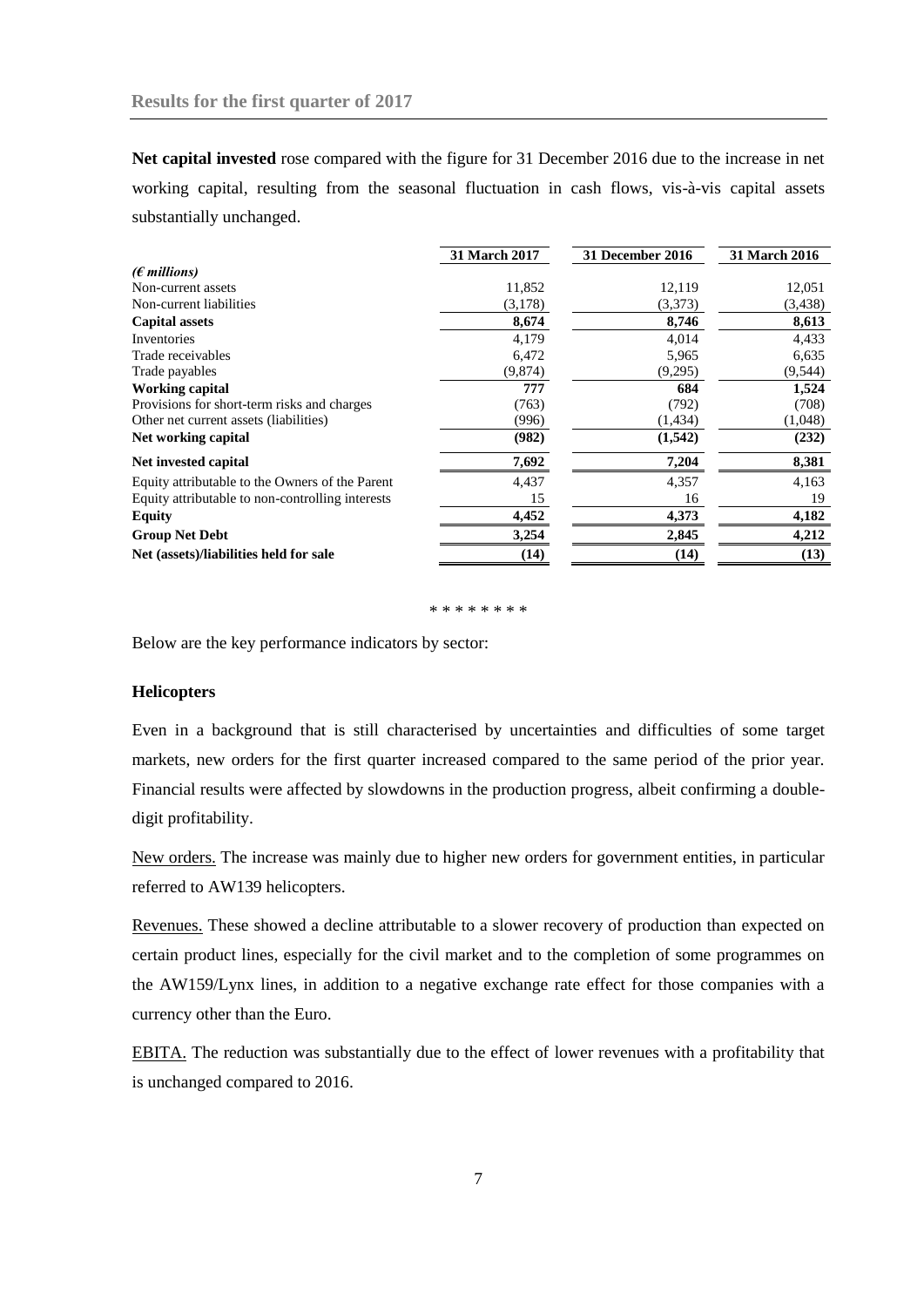#### **Electronics, Defence & Security Systems**

The first quarter of 2017 showed a good commercial performance and confirmed the positive performance recorded during 2016.

*New orders*. These were lower than in the first quarter of 2016 due to the expected decline recorded by the *Land&Naval Defence Electronics* Division*,* which last year had benefitted from a major export order for the supply of an air traffic surveillance and protection system to the Armed Forces in Qatar. This was partially offset by higher orders acquired by the *Airborn & Space Systems* Division.

*Revenues*. These remained substantially in line with the same period of 2016. The higher volumes recorded by DRS despite the different scope of operations, resulting from the sale of the "no core" business occurred at the end of last year, and the growth of revenues in the *Land&Naval Defence Electronics* and the *Security & Information Systems* Divisions more than compensated the postponement of the activities recorded by the *Defence Systems* and *Airborn & Space Systems* Divisions and the negative exchange rate effect*.*

*EBITA*. A considerable improvement compared with the same period of the previous year mainly as a result of the benefits arising from efficiency improvement and cost curbing actions within all the Divisions and within DRS, as well as a recovery in the industrial profitability within the *Security & Information Systems* Division.

|                                   | <b>New</b><br>orders | <b>Revenues</b> | <b>EBITA</b> | <b>ROS</b> | <b>EBITDA</b> | <b>EBITDA</b><br><b>Margin</b> |
|-----------------------------------|----------------------|-----------------|--------------|------------|---------------|--------------------------------|
| DRS (\$mil.) March 2017           | 401                  | 395             | 25           | 6.3%       | 34            | 8.6%                           |
| DRS (\$mil.) March 2016           | 422                  | 364             | 17           | 4.7%       | 26            | 7.1%                           |
| DRS ( $\epsilon$ mil.) March 2017 | 377                  | 371             | 24           | 6.3%       | 32            | 8.6%                           |
| DRS ( $\epsilon$ mil.) March 2016 | 503                  | 356             | 16           | 4.7%       | 25            | 7.1%                           |

The key performance indicators of DRS are provided below in US dollars and euros:

*Average exchange rate €/USD: 1.0647 (Q1 2017) and 1.1021 (Q1 2016)*

#### **Aeronautics**

From a commercial point of view, the first quarter of 2017 recorded a significant level of new orders both in the *Aircraft* Division, among which we recall the order for the capability maintenance and the supply of support engineering services for the EFA aircraft for the 2017-2021 period, and in the *Aerostructures* Division, which received orders for the supply of 100 fuselage sections for the B787 aircraft and 44 fuselages for the ATR aircraft. From a production point of view, deliveries were made for 35 fuselage sections and 20 stabilisers for the B787 programme (30 fuselage sections and 19 stabilisers delivered in the first quarter of 2016) and 10 ATR fuselages (24 delivered in the first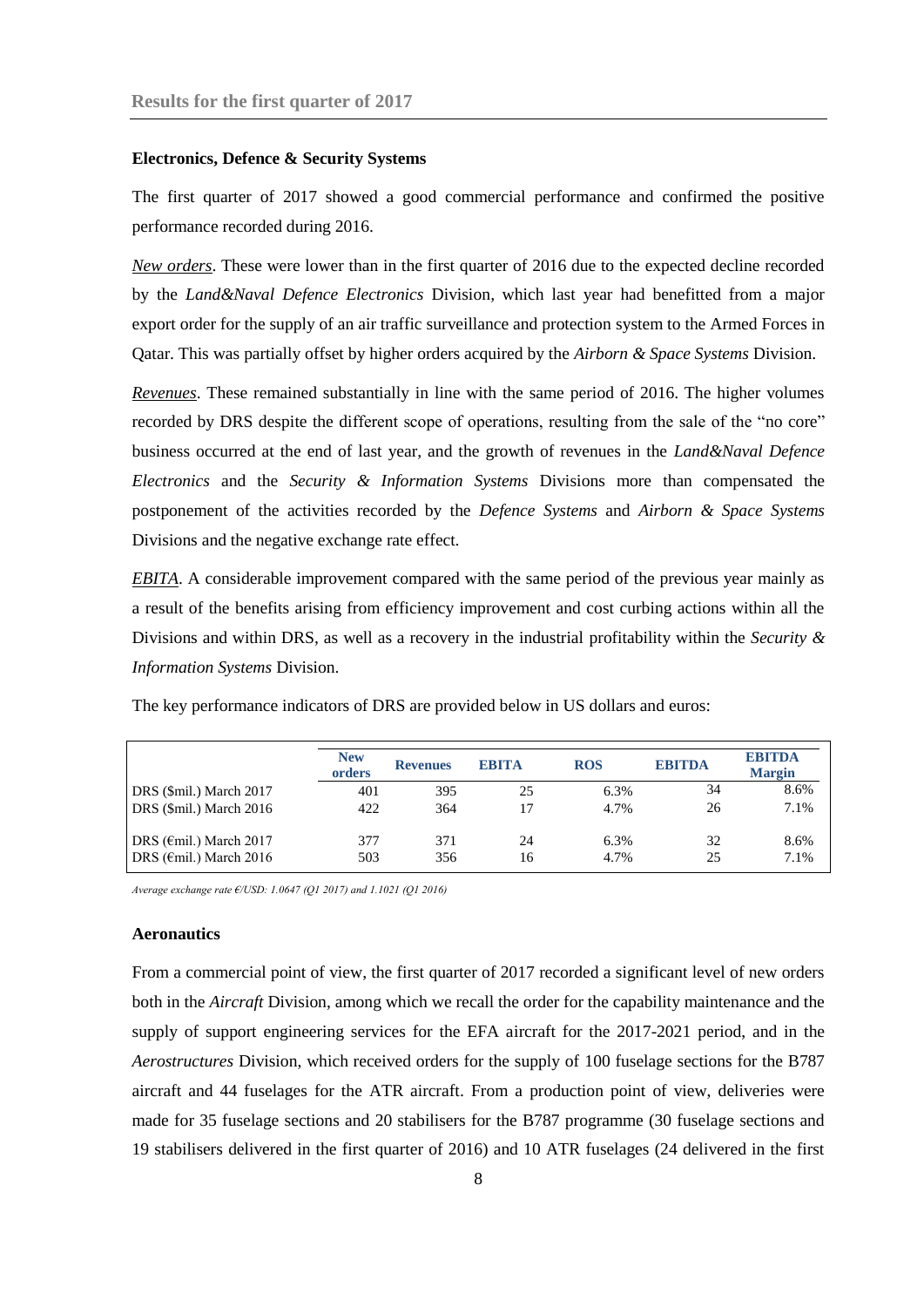quarter of 2016). As regards the production of the M-346 programme, there was the completion of 2 aircraft, one of which for the Italian Air Force and one to the Polish Air Force.

*New orders***.** They recorded an increase due to the abovementioned orders gained by the Eurofighter Consortium for the support of the EFA aircraft and by the GIE-ATR Consortium. The other major orders gained in the first quarter of 2017 included orders for the *Aerostructures* Division*,* namely those for the B767 and A321 programmes, and for the *Aircraft* Division consisting in the order received from the Italian Air Force for the first 5 units of the new M-345 trainer aircraft and orders from various customers for logistic support activities for the C27J aircraft.

*Revenues*. Overall, business volumes were in line with the result recorded in the first quarter of 2016; the increase related to the activities for the EFA-Kuwait contract in the *Aircraft* Division offset the decline in revenues recorded by the *Aerostructures* Division, due to lower foreign pass-through supplies concerning the B787 programme and to the reduction in the production rate of the A380 programme.

*EBITA***.** There was an increase that was attributable to an improvement in the performance in the *Aircraft* Division, in particular for the greater volumes of operations for the EFA programme, while the *Aerostructures* Division recorded results in line with the first quarter of 2016.

#### **Space**

The first three months of 2017 confirm the good performance of the manufacturing segment, which recorded an increase in the volumes of activity compared with the corresponding period of the previous year, in particular as regards telecommunications programmes. All this, together with an improvement of the industrial profitability in the supply of satellite services, determined a considerable growth of the result of operations.

\* \* \* \* \* \* \* \*

# <span id="page-8-0"></span>*Outlook*

In consideration of the results achieved in the first quarter of 2017 and of the expectations for the following ones, we confirm the guidance for the entire year that were made at the time of the preparation of the financial statements at 31 December 2016.

\* \* \* \* \* \* \* \*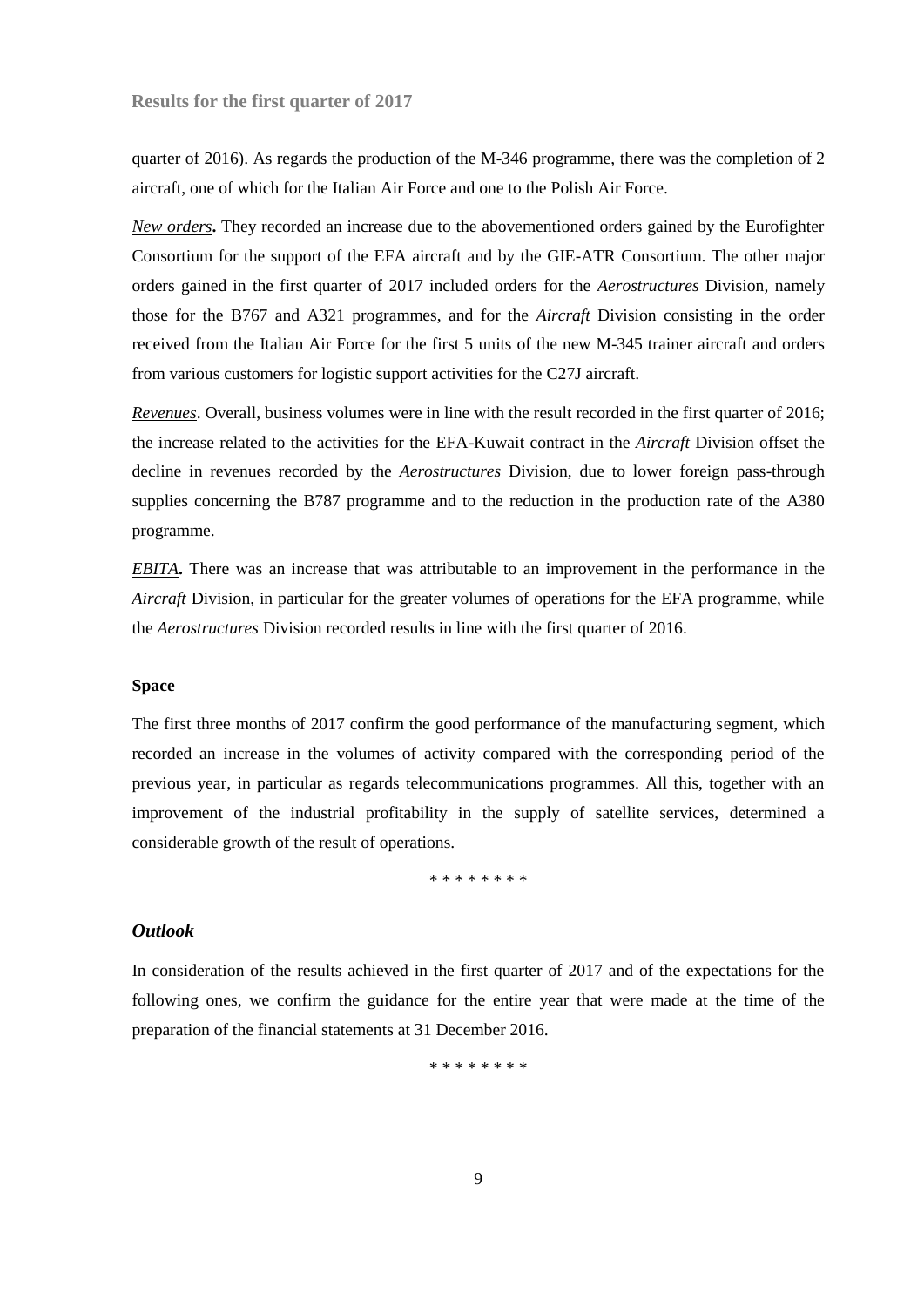### <span id="page-9-0"></span>**Main transactions in the first three months of 2017**

*Industrial transactions.* In the period the following industrial transactions were carried out:

- *Acquisition of Daylight Solutions.* On 7 March 2017 Leonardo signed, through the US subsidiary DRS Technologies, an agreement for the acquisition of Daylight Solutions Inc, world leader in the development of Quantum Cascade Laser products. DRS will pay USD150 million for 100% of the share capital of Daylight Solutions. The purchase price includes an earn-out to be paid to the shareholders of Daylight Solutions upon the achievement of certain financial and operating targets for the year 2017. This acquisition will enable the expansion of DRS' offer within the advanced solutions for the civil and military market. The closing of the transaction is expected within the end of the second quarter of 2017;
- *Completion of the closing of Avio.* 31 March 2017 marked the closing of the acquisition by Space2, Leonardo and In Orbit (a company held by certain managers of Avio) of the entire share capital of Avio not yet owned by Leonardo, with the subsequent merger into Space2 and concurrent listing of Avio on the MTA/Star Segment of the Italian Stock Exchange which was finalised last 10 April. As a result of this transaction Leonardo now holds about 28% in the company in respect of a payment of approx.  $E$ 43 million.

*Financial transactions.* On 13 April 2017 Leonardo renewed the EMTN programme for a further, 12 months, keeping unchanged the maximum amount of €bil. 4.

\* \* \* \* \* \* \* \*

# <span id="page-9-1"></span>**Explanatory notes**

This interim reporting that has been approved today by the Board of Directors, was made available to the public with the registered office, with Borsa Italiana S.p.A., on the Company website [\(www.leonardocompany.com,](http://www.leonardocompany.com/) in the section Investors/Financial Reports), as well as on the website of the authorised storage mechanism NIS-Storage [\(www.emarketstorage.com\)](http://www.emarketstorage.com/).

The accounting policies, measurement criteria and consolidation methods used for this interim reporting at 31 March 2017 which should be read in conjunction with the 2016 annual consolidated financial statements, are unchanged from those of the 2016 annual consolidated financial statements (except for those specifically applicable to interim financial reports) – and the interim reporting at 31 March 2016.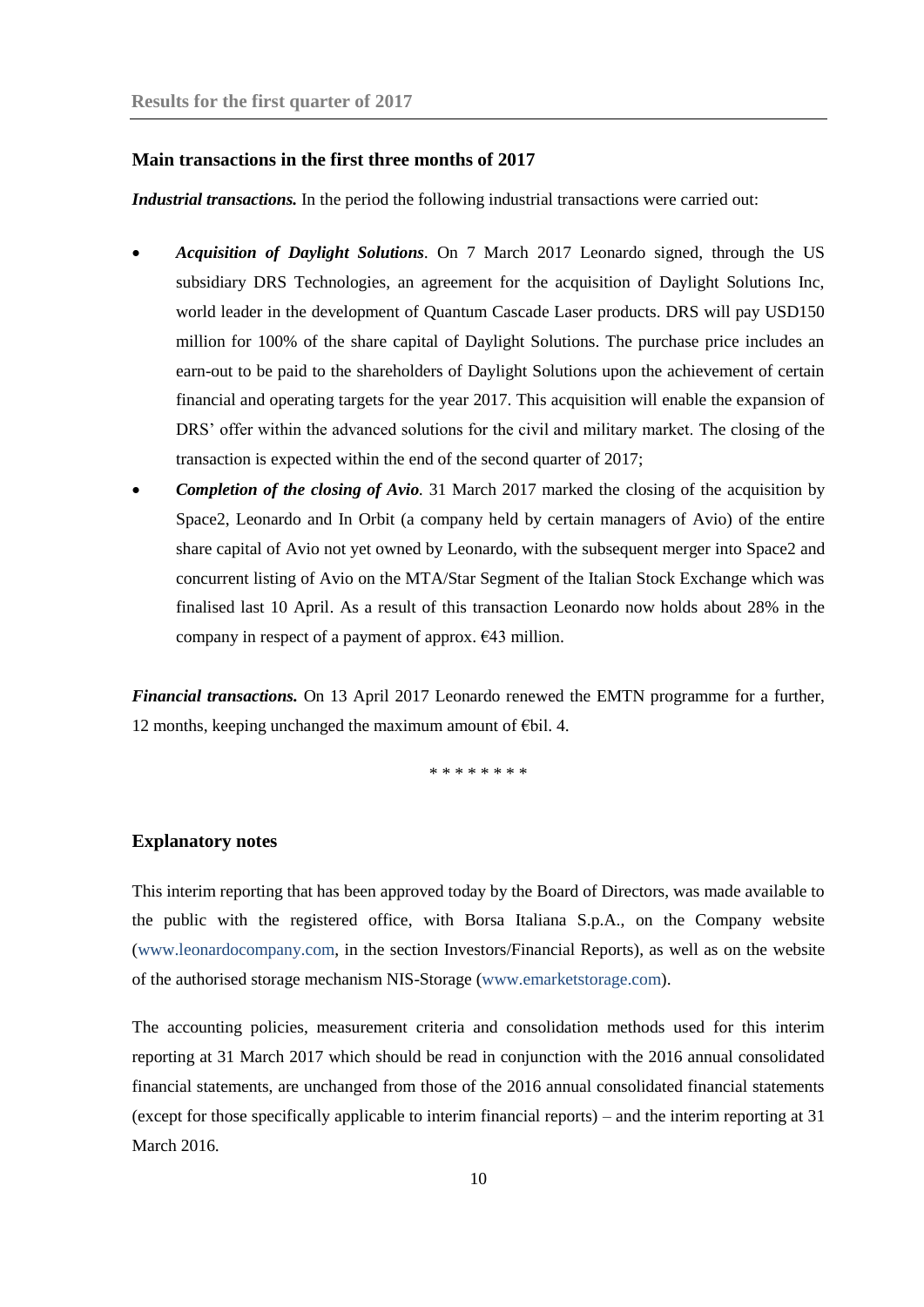This interim reporting, approved by the Board of Directors on 3 May 2017, was not subject to any statutory review.

# <span id="page-10-0"></span>**1. FINANCIAL INCOME AND EXPENSES**

|                                                         | For the Three months ended 31 March |      |
|---------------------------------------------------------|-------------------------------------|------|
|                                                         | 2017                                | 2016 |
| Interest                                                | (63)                                | (62) |
| Commissions                                             | (3)                                 | (2)  |
| Fair value gains (losses) through profit or loss        | (3)                                 |      |
| Premiums (paid) received on forwards                    | ( L)                                |      |
| Exchange rate differences                               |                                     |      |
| Other financial income and expenses                     | (7)                                 | (11) |
| Share of profits/(losses) of equity-accounted investees |                                     |      |
|                                                         | (68)                                | 71)  |

## <span id="page-10-1"></span>**2. LOANS AND BORROWINGS**

The Group Net Debt breaks down as follows:

| ( $\epsilon$ millions)                                                | 31 March<br>2017 | of<br>which<br>current | 31<br><b>December</b><br>2016 | οf<br>which<br>current | 31 March<br>2016 | of<br>which<br>current |
|-----------------------------------------------------------------------|------------------|------------------------|-------------------------------|------------------------|------------------|------------------------|
| <b>Bonds</b>                                                          | 4.297            | 572                    | 4.375                         | 638                    | 4,256            | 53                     |
| Bank debt                                                             | 293              | 69                     | 297                           | 59                     | 353              | 72                     |
| Cash and cash equivalents                                             | (1,752)          | (1,752)                | (2,167)                       | (2,167)                | (884)            | (884)                  |
| Net bank debt and bonds                                               | 2,838            |                        | 2,505                         |                        | 3,725            |                        |
| Fair value of the residual portion in portfolio of<br>Ansaldo Energia | (139)            |                        | (138)                         |                        | (133)            |                        |
| Current loans and receivables from related<br>parties                 | (7)              | (7)                    | (40)                          | (40)                   | (114)            | (114)                  |
| Other current loans and receivables                                   | (48)             | (48)                   | (58)                          | (58)                   | (26)             | (26)                   |
| <b>Current loans and receivables and securities</b>                   | (194)            |                        | (236)                         |                        | (273)            |                        |
| Non current financial receivables from Superjet                       | (65)             |                        | (65)                          |                        |                  |                        |
| Hedging derivatives in respect of debt items                          | 21               | 21                     | 35                            | 35                     | 66               | 66                     |
| Related-party loans and borrowings                                    | 542              | 542                    | 502                           | 502                    | 605              | 603                    |
| Other loans and borrowings                                            | 112              | 78                     | 104                           | 68                     | 89               | 58                     |
| <b>Group Net Debt</b>                                                 | 3.254            |                        | 2,845                         |                        | 4,212            |                        |

*The reconciliation with the net financial position required by Consob Communication no. DEM/6064293 of 28 July 2006 is provided in Annex 2.* 

Leonardo, to meet the financing needs for ordinary Group activities, obtained a revolving credit facility for a total of  $\epsilon$ mil. 2,000 with a pool of Italian and international banks as described in more detail in the 2016 Annual Report. At 31 March 2017, such credit facility was entirely unused. The Group also has additional unconfirmed short-term lines of credit of €mil. 725, which at 31 March 2017 were entirely unused. Leonardo has unsecured lines of credit, as well as unconfirmed, of approximately €mil 3,998 at 31 March 2017.

For an analysis on the clauses related to the existing bonds (financial covenant, negative pledge and cross default) reference is made to what reported in the 2016 consolidated financial statements.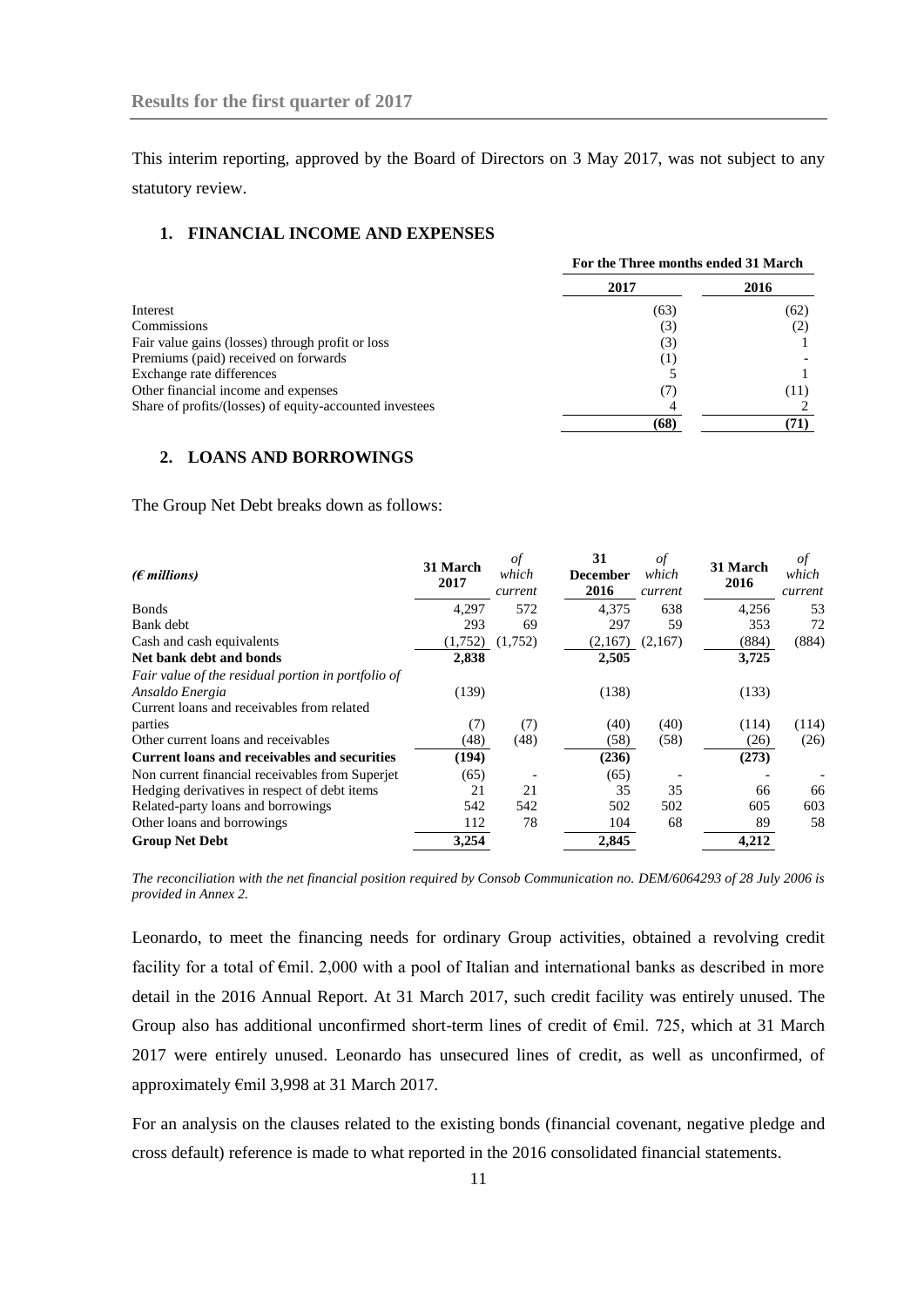# <span id="page-11-0"></span>**3. CONTINGENT LIABILITIES**

There are no significant changes in comparison with the situation at 31 December 2016, commented on in the 2016 Annual Financial Report to which reference is made.

> For the Board of Directors The Chairman Giovanni De Gennaro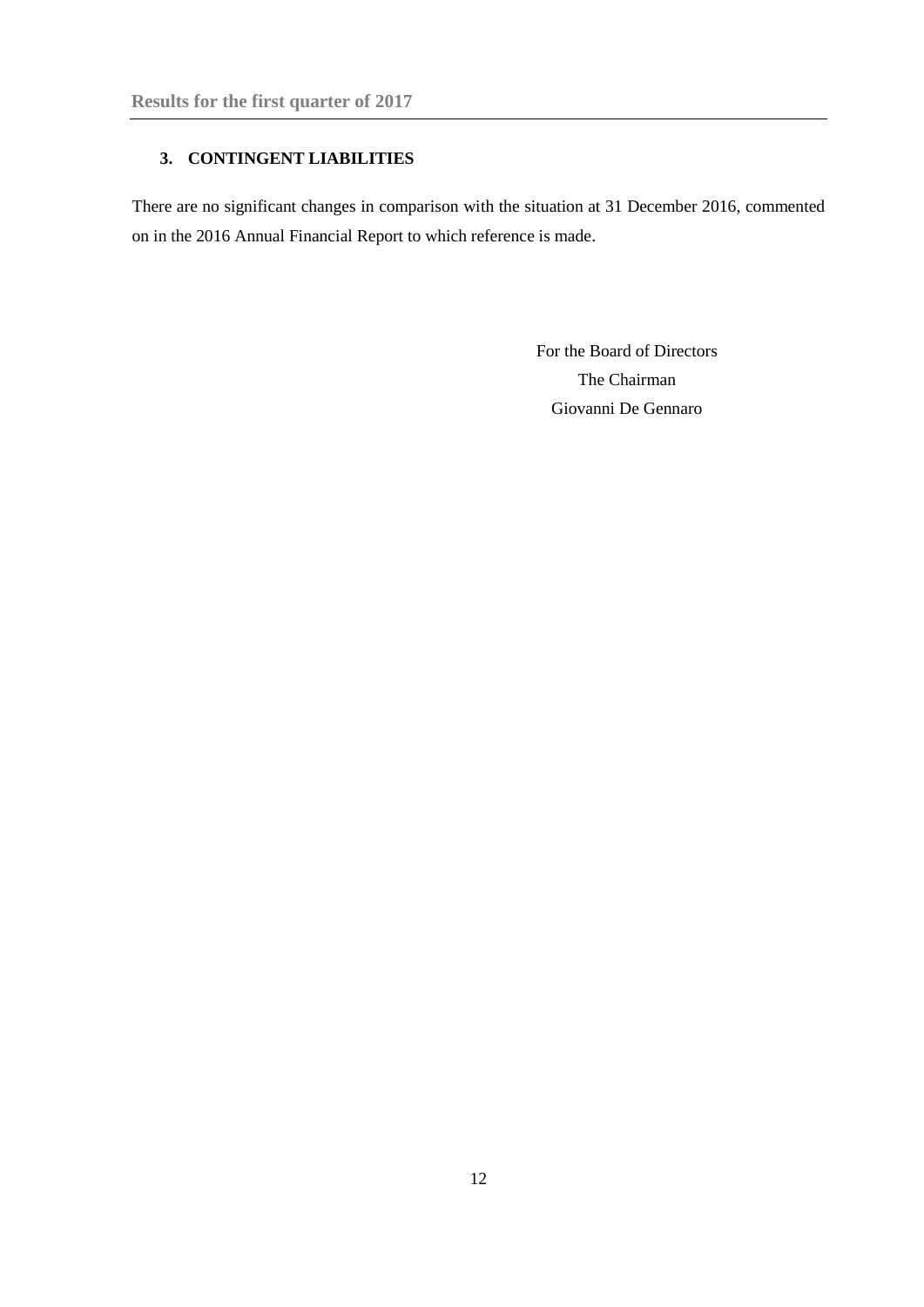# <span id="page-12-0"></span>**Annex 1: scope of consolidation**

Below are the changes in the scope of consolidation at 31 March 2017 in comparison with 31 March 2016:

| <b>COMPANY NAME</b>                                                     | <b>EVENT</b>                                      | <b>MONTH</b>                     |  |
|-------------------------------------------------------------------------|---------------------------------------------------|----------------------------------|--|
| Companies which entered the scope of consolidation:                     |                                                   |                                  |  |
| Gulf Systems Logistics Services Company WLL                             | purchase                                          | May 2016                         |  |
| Sistemi Dinamici Spa                                                    | change in the consolidation method                | December 2016                    |  |
| Companies which left the scope of consolidation:                        |                                                   |                                  |  |
| Finmeccanica North America Inc.                                         | deconsolidated                                    | June 2016                        |  |
| <b>SELEX ES Romania</b>                                                 | deconsolidated                                    | September 2016                   |  |
| <b>LMATTS LLC</b>                                                       | deconsolidated                                    | September 2016                   |  |
| SELES ES Electro Optics (Overseas) Ltd                                  | deconsolidated                                    | October 2016                     |  |
| Sirio Panel Inc.                                                        | deconsolidated                                    | October 2016                     |  |
| AgustaWestland Espana SL (in liq.)                                      | deconsolidated                                    | October 2016                     |  |
| AgustaWestland Properties Ltd                                           | deconsolidated                                    | November 2016                    |  |
| Superjet International Spa                                              | amendment to shareholders' agreement              | December 2016                    |  |
| Joint Stock Company Sukhoi Civil Aircraft                               | sold                                              | December 2016                    |  |
| <b>Ed Contact Srl</b>                                                   | sold                                              | February 2017                    |  |
| Electron Italia Srl                                                     | sold                                              | March 2017                       |  |
| Wing Ned BV                                                             | sold                                              | March 2017                       |  |
| <b>Merged company:</b>                                                  | <b>Merging company</b>                            |                                  |  |
| Fata Engineering SpA                                                    | SO.GE.PA. SpA                                     | <b>July 2016</b>                 |  |
| Selex Sistemi Integrati SpA                                             | SO.GE.PA. SpA                                     | <b>July 2016</b>                 |  |
| Sirio Panel SpA                                                         | Leonardo SpA                                      | January 2017                     |  |
|                                                                         |                                                   |                                  |  |
| Companies which changed their name:<br>Finmeccanica Global Services Spa | <b>New name:</b><br>Leonardo Global Solutions Spa | June 2016                        |  |
| <b>SELEX ES Ltd</b>                                                     | Leonardo MW Ltd                                   |                                  |  |
| Closed Joint Stock Company Helivert                                     | Joint Stock Company Helivert                      | September 2016<br>September 2016 |  |
| <b>SELEX Systems Integration Ltd</b>                                    | <b>SELEX ES Ltd</b>                               | October 2016                     |  |
| SELEX Pension Scheme (Trustee) Limited                                  | Leonardo Electronics Pension Scheme               | December 2016                    |  |
|                                                                         | (Trustee) Limited                                 |                                  |  |
| AgustaWestland UK Pension Scheme<br>(Trustee)                           | Leonardo Helicopters Pension Scheme               | January 2017                     |  |
| Limited                                                                 | (Trustee) Limited                                 |                                  |  |
| Alenia Aermacchi North America Inc.                                     | Leonardo US Aircraft Inc.                         | March 2017                       |  |
| Meccanica Holdings USA Inc.                                             | Leonardo Holding Inc.                             | March 2017                       |  |
| Finmeccanica Do Brasil LTDA                                             | Leonardo Do Brasil LTDA                           | March 2017                       |  |
|                                                                         |                                                   |                                  |  |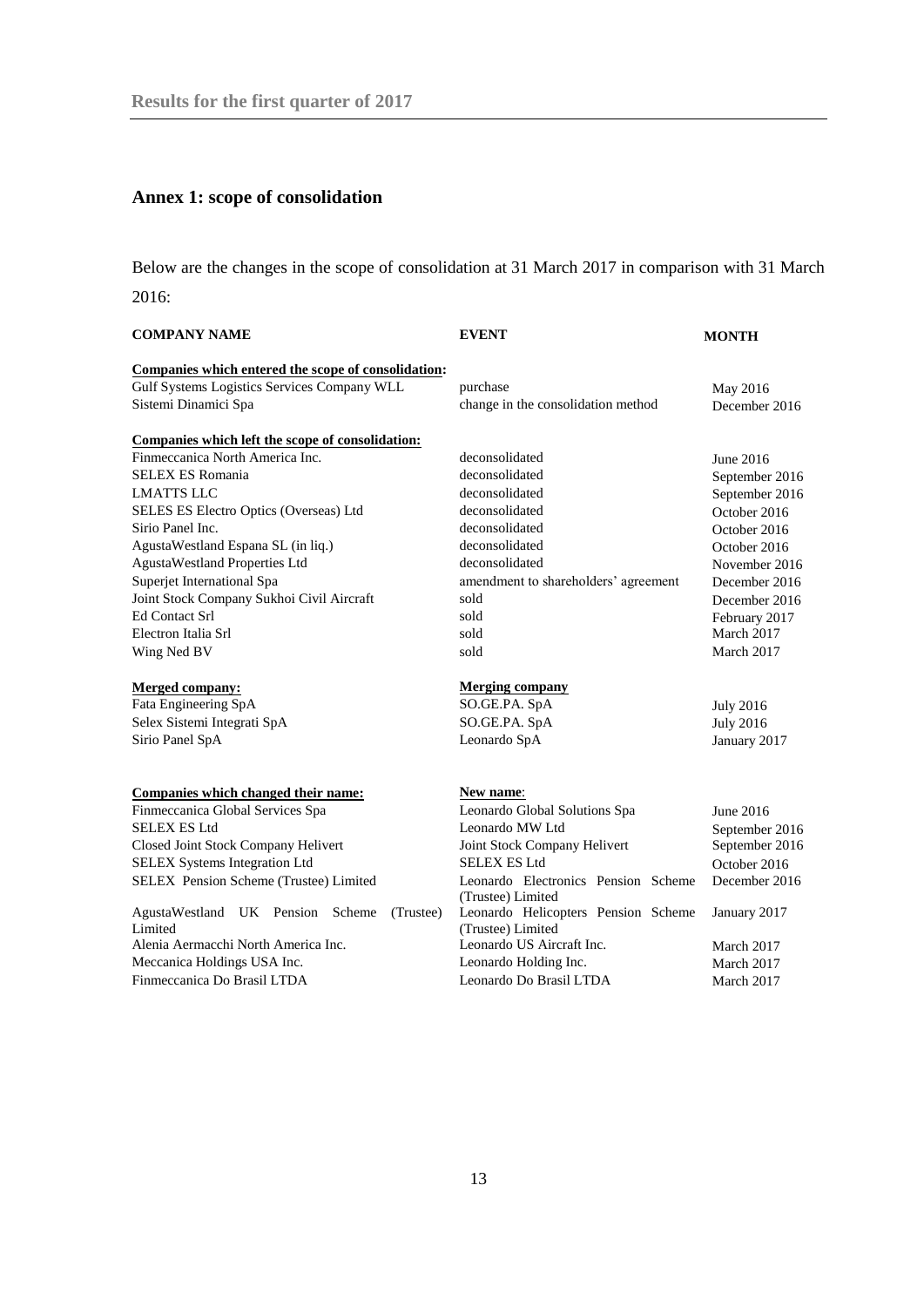#### <span id="page-13-0"></span>**Annex 2: "Non-GAAP" performance indicators**

Leonardo Management assesses the Group's performance and that of its business segments based on a number of indicators that are not envisaged by the IFRSs. Specifically, EBITA is used as the primary indicator of profitability, since it allows us to analyse the Group's marginality by eliminating the impact of the volatility associated with non-recurring items or items unrelated to ordinary operations.

As required by CESR/05-178b Recommendation, below is a description of the components of each of these indicators:

- **New orders**: this includes contracts signed with customers during the period that satisfy the contractual requirements for being recorded in the order book.
- **Order backlog***:* this figure is the sum of the order backlog for the preceding period and new orders, less revenues during the reference period.
- **EBITDA**: this is given by EBITA, as defined below, before amortisation, depreciation and impairment losses (net of those relating to goodwill or classified among "non-recurring costs").
- **EBITDA Margin**: it is calculated as the ratio between EBITDA and revenues.
- **EBITA**: it is arrived at by eliminating from EBIT, as defined below, the following items:
	- any impairment in goodwill;
	- amortisation and impairment, if any, of the portion of the purchase price allocated to intangible assets as part of business combinations, as required by IFRS 3;
	- restructuring costs that are a part of defined and significant plans. This item includes personnel costs as well as any and all other costs deriving from the reorganisation (e.g. impairment of assets, costs for the closure of sites, relocation costs, etc.)
	- other exceptional costs or income, i.e. connected to particularly significant events that are not related to the ordinary performance of the business.

L'EBITA is then used to calculate return on sales (ROS) and return on investment (ROI).

A reconciliation of Income before tax and financial expense, EBIT and EBITA is shown below:

| ( $\epsilon$ millions)                                         | For the Three months ended 31<br>March |      |  |
|----------------------------------------------------------------|----------------------------------------|------|--|
|                                                                | 2017                                   | 2016 |  |
| Income before tax and financial expenses                       | 139                                    | 127  |  |
| Equity-accounted strategic JVs                                 | 16                                     |      |  |
| EBIT                                                           | 155                                    | 134  |  |
| Amortisation of intangible assets acquired as part of business |                                        |      |  |
| combinations                                                   | 25                                     | 24   |  |
| Restructuring costs                                            |                                        | 6    |  |
| <b>EBITA</b>                                                   | 187                                    | 164  |  |

- **Return on Sales** (ROS): this is calculated as the ratio of EBITA to revenue.
- **EBIT**: this is obtained by adding to EBIT (defined as earnings before "financial income and expense", "share of profit (loss) of equity-accounted investees", "income taxes" and "result from discontinued operations") the Group's share of profit in the results of its strategic Joint Ventures (ATR, MBDA, Thales Alenia Space and Telespazio), reported in the "share of profits (losses) of equity-accounted investees".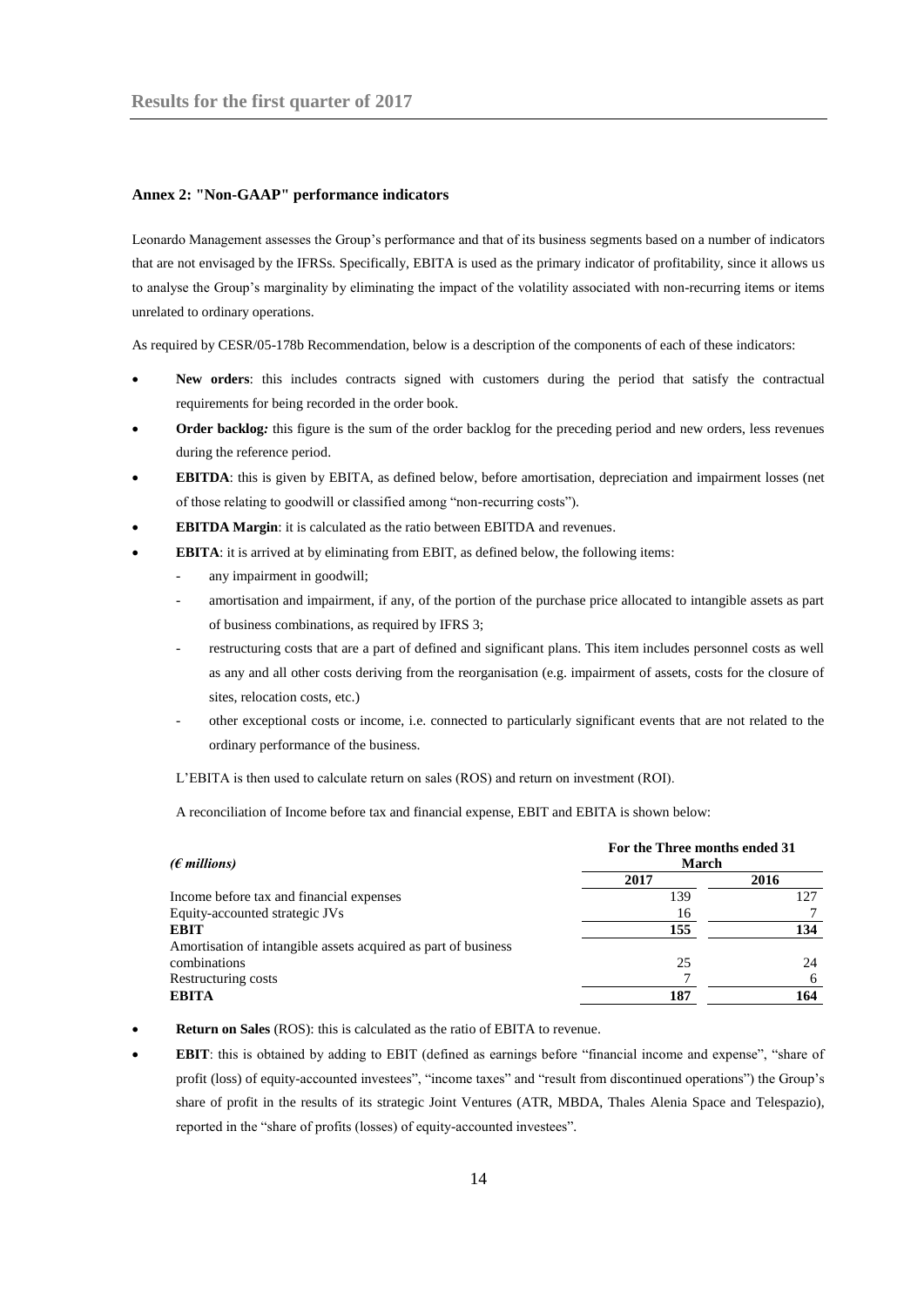**Net result before extraordinary transactions:** this is the Net Result before the result from discontinued operations and the effects of the extraordinary transactions (acquisitions and disposals). Below is the reconciliation:

| ( $\epsilon$ millions)                       |      | For the Three months ended 31<br>March |  |  |
|----------------------------------------------|------|----------------------------------------|--|--|
|                                              | 2017 | 2016                                   |  |  |
| Net result                                   | 78   | 64                                     |  |  |
| Effect of extraordinary transactions         |      | (8)                                    |  |  |
| Net result before extraordinary transactions | 78   |                                        |  |  |

 **Group Net Debt**: this includes cash, financial receivables and current securities, net of (current and non-current) loans and borrowings and of the fair value of derivatives covering financial debt items, as well as the main noncurrent receivables. In particular, the Group Net Debt included the financial receivable (backed by bank guarantees) from SuperJet – that starting from 31 December 2016 was recorded within non-current receivables– which will be repaid in 4 years based on the arrangements for the rescheduling of the Group's participation in this programme. This indicator also includes the measurement of the residual interest in Ansaldo Energia in consideration – and assuming the exercise as well as in light of the creditworthiness of the other party – of the put  $\&$  call rights based on which this amount will be paid by Fondo Strategico Italiano to Leonardo. Starting from 31 December 2016 the remaining portion has been classified among current assets considering that the expiry date is nearing. The reconciliation with the net financial position required by the Consob communication no. DEM/6064293 of 28 July 2006 is reported below:

|                                                                           | 31 March 2017 | 31 December<br>2016 |
|---------------------------------------------------------------------------|---------------|---------------------|
| Net financial debt com. CONSOB no. DEM/6064293                            | 3,437         | 3,013               |
| <i>Fair value</i> of the residual portion in portfolio of Ansaldo Energia | (139)         | (138)               |
| Hedging derivatives in respect of debt items                              |               | 35                  |
| Non current financial receivables from Superjet                           | (65)          | (65)                |
| Group net debt (KPI)                                                      | 3.254         | 2.845               |

Below is the financial information required under Consob communication DEM/6064293 of 28 July 2006

|                                                     | 31 March<br>2017 | of which<br>with<br>related<br>parties | 31<br><b>December</b><br>2016 | of which<br>with<br>related<br>parties |
|-----------------------------------------------------|------------------|----------------------------------------|-------------------------------|----------------------------------------|
| <b>Liquidity</b>                                    | (1,752)          |                                        | (2,167)                       |                                        |
| <b>Current loans and receivables</b>                | (55)             | (7)                                    | (98)                          | (40)                                   |
| Current bank loans and borrowings                   | 69               |                                        | 59                            |                                        |
| Current portion of non-current loans and borrowings | 572              |                                        | 638                           |                                        |
| Other current loans and borrowings                  | 620              | 542                                    | 570                           | 502                                    |
| <b>Current financial debt</b>                       | 1,261            |                                        | 1,267                         |                                        |
| Net current financial debt (funds)                  | (546)            |                                        | (998)                         |                                        |
| Non-current bank loans and borrowings               | 224              |                                        | 238                           |                                        |
| Bonds issued                                        | 3,725            |                                        | 3,737                         |                                        |
| Other non-current loans and borrowings              | 34               |                                        | 36                            |                                        |
| Non-current financial debt                          | 3,983            |                                        | 4,011                         |                                        |
| Net financial debt                                  | 3,437            |                                        | 3,013                         |                                        |

**Free Operating Cash-Flow (FOCF)**: this is the sum of the cash flows generated by (used in) operating activities (excluding the changes in the Group Net Debt), the cash flows generated by (used in) ordinary investing activities (investment and divestment of intangible assets, property, plant and equipment, and equity investments, net of cash flows from the purchase or sale of equity investments that, due to their nature or significance, are considered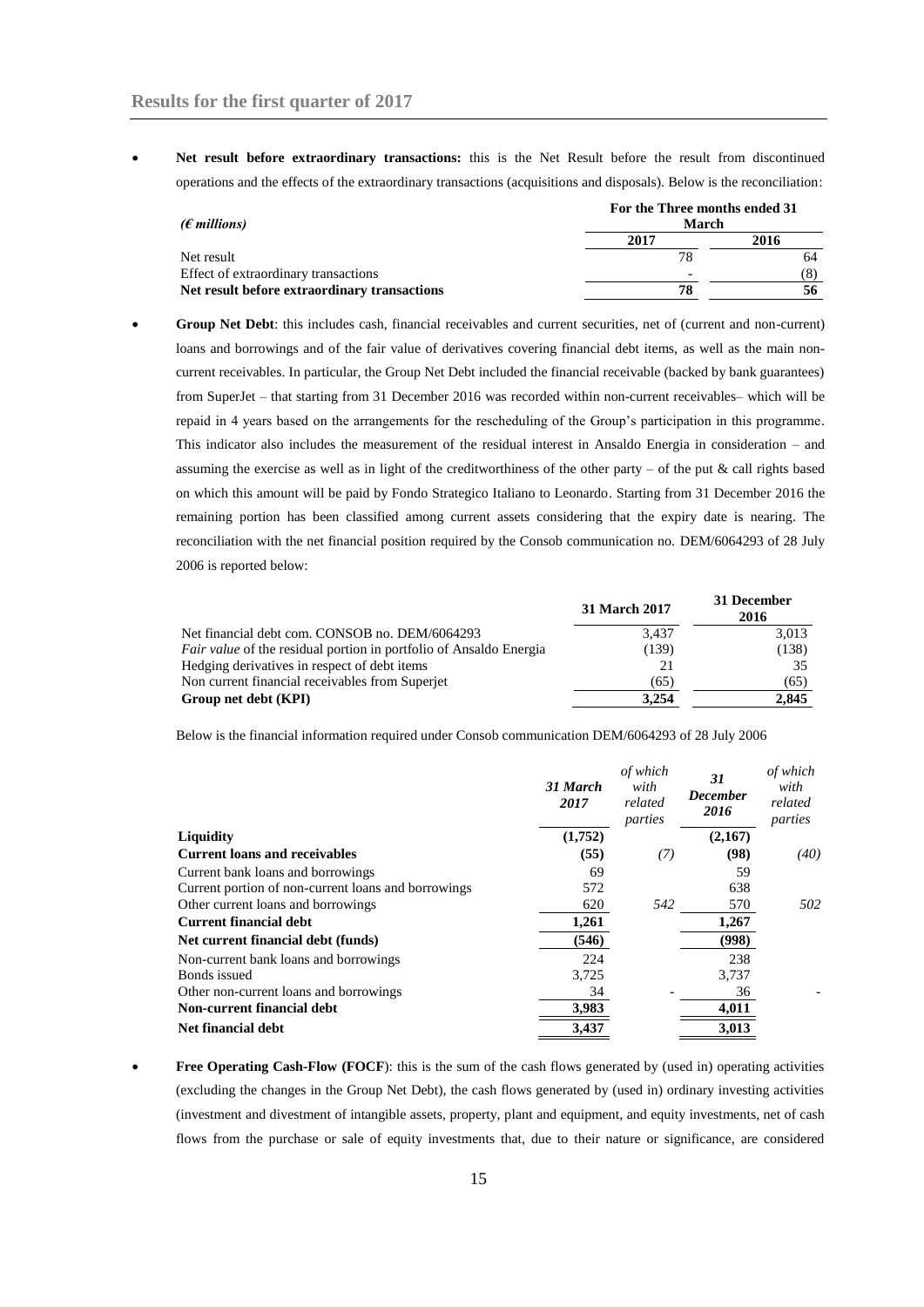"strategic investments") and dividends. The calculation of FOCF is presented in the reclassified statement of cash flows shown in the section "Group results and financial position".

- **Return on Investments (ROI)***:* this is calculated as the ratio of EBITA to the average net capital invested in the two comparative periods.
- **Return on Equity (ROE)***:* this is calculated as the ratio of the Net Result before extraordinary transactions for the financial period to the average value of equity in the two comparative periods.
- **Workforce:** the number of employees recorded in the register on the last day of the period.